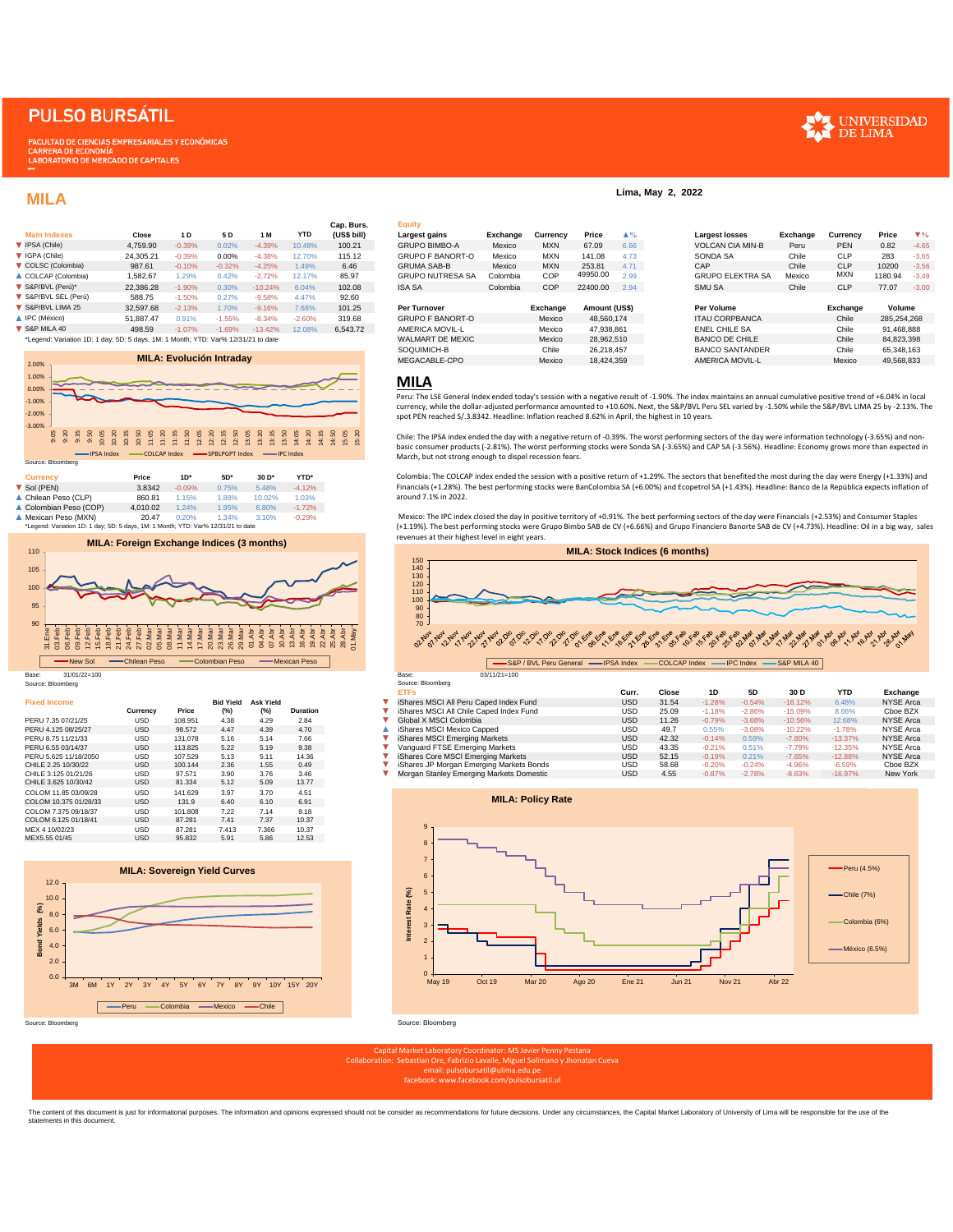# **PULSO BURSÁTIL**

FACULTAD DE CIENCIAS EMPRESARIALES Y ECONÓMICAS **CARRERA DE ECONOMÍA** LABORATORIO DE MERCADO DE CAPITALES

#### **Equity**

\*Legend: Variation 1D: 1 Day; 5D: 5 Days, 1M: 1 Month; YTD: Var.% 12/31/21 to date

| <b>Currency</b>       | <b>Price</b> | $1*$     | $5D^*$   | 1 $M^*$  | YTD*      |
|-----------------------|--------------|----------|----------|----------|-----------|
| Euro                  | 1.0507       | $-0.36%$ | $-1.92%$ | $-4.85%$ | $-7.59\%$ |
| Yen                   | 130.1600     | 0.35%    | 1.58%    | 6.24%    | 13.10%    |
| <b>Sterling Pound</b> | 1.2492       | $-0.65%$ | $-1.95%$ | $-4.74%$ | $-7.69\%$ |
| Yuan                  | 6.6085       | $0.00\%$ | 0.75%    | 3.86%    | 3.97%     |
| Hong Kong Dollar      | 7.8478       | 0.01%    | 0.01%    | 0.18%    | 0.66%     |
| <b>Brazilean Real</b> | 5.0850       | 2.27%    | 4.26%    | 9.14%    | $-8.80\%$ |
| Argentine Peso        | 115.7348     | 0.36%    | 0.91%    | 4.15%    | 12.65%    |
|                       |              |          |          |          |           |

\*Legend: Variation 1D: 1 Day; 5D: 5 Days, 1M: 1 Month; YTD: Var.% 12/31/21 to date

**Germany (Stocks from DAX Index)** 

| Dow Jones (USA)              | 33,061.50 | 0.26%    | $-2.90%$  | $-5.05%$  | $-9.02%$   | 10,587,569 |
|------------------------------|-----------|----------|-----------|-----------|------------|------------|
| Standard & Poor's 500 (EEUU) | 4,155.38  | $0.57\%$ | 3.28%     | $-8.59%$  | $-12.82%$  | 36,513,632 |
| NASDAQ Composite (USA)       | 12,536.02 | 1.63%    | $-3.61%$  | $-12.10%$ | $-19.87%$  | 21,379,010 |
| Stoxx EUROPE 600 (Europe)    | 443.83    | $1.46\%$ | $-0.29\%$ | $-3.17%$  | $-9.01%$   | 11,654,720 |
| DAX (Germany)                | 13,939.07 | 1.13%    | $0.11\%$  | $-3.51%$  | $-12.25%$  | 1,386,745  |
| FTSE 100 (United Kingdom)    | 7,544.55  | 0.47%    | $0.30\%$  | .09%      | 2.17%      | 1,684,497  |
| CAC 40 (France)              | 6,425.61  | $-1.66%$ | $-0.37%$  | $-3.87%$  | $-10.17\%$ | 1,971,846  |
| IBEX 35 (Spain)              | 8,436.00  | $-1.73%$ | $-1.62%$  | $-0.80%$  | $-3.19%$   | 529,610    |
| MSCI AC Asia Pacific Index   | 167.99    | $-0.48%$ | .26%      | $-6.58%$  | $-13.01%$  | 22,308,526 |
| HANG SENG (Hong kong)        | 21,089.39 | 4.01%    | 2.18%     | $-4.66%$  | $-10.20%$  | 3,417,778  |
| SHANGHAI SE Comp. (China)    | 3,047.06  | 2.41%    | $-1.29%$  | $-7.18%$  | $-16.28%$  | 6,176,401  |
| NIKKEI 225 (Japon)           | 26,818.53 | $-0.11%$ | -1.06%    | -3.06%    | $-6.85%$   | 3,559,556  |

|                                   |              |          |                                   |           |           | <b>Market Cap.</b> | Equity                                |            |                 |                    |                 |                       |            |              |             |               |
|-----------------------------------|--------------|----------|-----------------------------------|-----------|-----------|--------------------|---------------------------------------|------------|-----------------|--------------------|-----------------|-----------------------|------------|--------------|-------------|---------------|
| <b>Main Indices</b>               | <b>Close</b> | $1D^*$   | $5D^*$                            | 1 $M^*$   | YTD*      | (US\$ Mill.)       | Germany (Stocks from DAX Index)       |            |                 |                    |                 |                       |            |              |             |               |
| Dow Jones (USA)                   | 33,061.50    | 0.26%    | $-2.90%$                          | $-5.05%$  | $-9.02\%$ | 10,587,569         | <b>Largest gains</b>                  | Curr.      | <b>Price</b>    | $\blacktriangle$ % | <b>Exchange</b> | <b>Largest losses</b> | Curr.      | <b>Price</b> | $\nabla \%$ | Exchan        |
| Standard & Poor's 500 (EEUU)      | 4,155.38     | 0.57%    | $-3.28%$                          | $-8.59%$  | $-12.82%$ | 36,513,632         | <b>DHER GY</b>                        | <b>EUR</b> | 34.48           | 1.89               | Xetra           | <b>BAS GY</b>         | <b>EUR</b> | 47.435       | $-5.90$     | Xetra         |
| NASDAQ Composite (USA)            | 12,536.02    | 1.63%    | $-3.61%$                          | $-12.10%$ | $-19.87%$ | 21,379,010         | 1COV GY                               | <b>EUR</b> | 41.41           | 0.29               | Xetra           | <b>CON GY</b>         | <b>EUR</b> | 62.46        | $-5.39$     | Xetra         |
| Stoxx EUROPE 600 (Europe)         | 443.83       | $-1.46%$ | $-0.29%$                          | $-3.17%$  | $-9.01%$  | 11,654,720         | ADS GY                                | <b>EUR</b> | 194.18          | 0.24               | Xetra           | <b>BAYN GY</b>        | <b>EUR</b> | 60.18        | $-4.32$     | Xetra         |
| DAX (Germany)                     | 13,939.07    | $-1.13%$ | 0.11%                             | $-3.51%$  | $-12.25%$ | 1,386,745          | DB1 GY                                | <b>EUR</b> | 166.45          | 0.15               | Xetra           | MTX GY                | <b>EUR</b> | 187.9        | $-2.97$     | Xetra         |
| FTSE 100 (United Kingdom)         | 7,544.55     | 0.47%    | 0.30%                             | 0.09%     | 2.17%     | 1,684,497          |                                       |            |                 |                    |                 |                       |            |              |             |               |
| CAC 40 (France)                   | 6,425.61     | $-1.66%$ | $-0.37%$                          | $-3.87%$  | $-10.17%$ | 1,971,846          | Europe (Stocks from STOXX EUROPE 600) |            |                 |                    |                 |                       |            |              |             |               |
| IBEX 35 (Spain)                   | 8,436.00     | $-1.73%$ | $-1.62%$                          | $-0.80%$  | $-3.19%$  | 529,610            | <b>Largest gains</b>                  | Curr.      | <b>Price</b>    | $\triangle$ %      | <b>Exchange</b> | Largest losses        | Curr.      | <b>Price</b> | $\nabla \%$ | <b>Exchan</b> |
| <b>MSCI AC Asia Pacific Index</b> | 167.99       | $-0.48%$ | 1.26%                             | $-6.58%$  | $-13.01%$ | 22,308,526         | <b>KESKOB FH</b>                      | <b>EUR</b> | 25 <sub>2</sub> | 4.04               | Helsinki        | ADE NO                | <b>NOK</b> | 67.8         | $-8.01$     | Oslo          |
| HANG SENG (Hong kong)             | 21,089.39    | 4.01%    | 2.18%                             | $-4.66%$  | $-10.20%$ | 3,417,778          | HFG GY                                | <b>EUR</b> | 42              | 3.50               | Xetra           | <b>NOD NO</b>         | <b>NOK</b> | 176.35       | $-7.89$     | Oslo          |
| SHANGHAI SE Comp. (China)         | 3,047.06     | 2.41%    | $-1.29%$                          | $-7.18%$  | $-16.28%$ | 6,176,401          | ATO FP                                | <b>EUR</b> | 23.99           | 2.52               | <b>EN Paris</b> | VWS DC                | <b>DKK</b> | 168.46       | $-7.85$     | Copenha       |
| NIKKEI 225 (Japon)                | 26,818.53    | $-0.11%$ | $-1.06%$                          | $-3.06%$  | $-6.85%$  | 3,559,556          | AMBUB DC                              | <b>DKK</b> | 96.54           | 2.25               | Copenhagen      | <b>NEM GY</b>         | <b>EUR</b> | 70.7         | $-7.32$     | Xetra         |
| S&P / ASX 200 (Australia)         | 7,346.99     | $-1.18%$ | $-1.69%$                          | $-2.12%$  | $-1.47%$  | 1,743,449          |                                       |            |                 |                    |                 |                       |            |              |             |               |
| KOSPI (South Korea)               | 2,687.45     | $-0.28%$ | 1.14%                             | $-1.47%$  | $-9.33%$  | 1,614,627          | $C$ lahal Ouarviauu                   |            |                 |                    |                 |                       |            |              |             |               |
|                                   |              |          | $A \cap A$ $A \cap A$ $A - A - A$ |           |           |                    |                                       |            |                 |                    |                 |                       |            |              |             |               |

| 108<br>106                                                                       |                                                |                                      |                      |                                                          |          |
|----------------------------------------------------------------------------------|------------------------------------------------|--------------------------------------|----------------------|----------------------------------------------------------|----------|
| 104                                                                              |                                                |                                      |                      |                                                          |          |
| 102                                                                              |                                                |                                      |                      |                                                          |          |
| 100                                                                              |                                                |                                      |                      |                                                          |          |
| 98<br>96                                                                         |                                                |                                      |                      |                                                          |          |
| 94                                                                               |                                                |                                      |                      |                                                          |          |
| 92                                                                               |                                                |                                      |                      |                                                          |          |
| 90                                                                               |                                                |                                      |                      |                                                          |          |
| 15.Feb<br>18.Feb<br>21.Feb<br>24.Feb<br>27.Feb<br>Feb<br>06.Feb<br>02.Mar<br>Ene | 08.Mar<br>14.Mar<br>17.Mar<br>05.Mar<br>11.Mar | 20.Mar<br>23.Mar<br>26.Mar<br>29.Mar |                      | $\overline{AB}$<br>$\overline{4}$<br><b>Ab</b>           | 01.May   |
| $\overline{2}$ .                                                                 |                                                |                                      | $5\overline{a}$<br>ਣ | $\frac{1}{2}$<br>$\epsilon$<br>$\frac{1}{2}$<br>$\delta$ | ္ဘာ      |
|                                                                                  |                                                |                                      |                      |                                                          |          |
| ——Euro                                                                           | Yen                                            |                                      |                      | Sterling Pound                                           |          |
|                                                                                  |                                                |                                      |                      |                                                          |          |
| $31/01/22 = 100$<br>Base:                                                        |                                                |                                      |                      |                                                          |          |
| Source: Bloomberg                                                                |                                                |                                      |                      |                                                          |          |
|                                                                                  |                                                |                                      |                      |                                                          |          |
|                                                                                  |                                                |                                      |                      |                                                          |          |
| <b>Commodities</b>                                                               | <b>Close</b>                                   | $1D^*$                               | $5D^*$               | 1 $M^*$                                                  | YTD*     |
| Oro (US\$ Oz. T) (LME)                                                           | 1,863.02                                       | $-1.79%$                             | $-1.83%$             | $-3.25%$                                                 | 1.85%    |
| Plata (US\$ Oz. T) (LME)                                                         | 22.64                                          | $-0.60%$                             | $-4.15%$             | $-8.08%$                                                 | $-2.87%$ |
| Cobre (US\$ TM) (LME)                                                            | 9,770.50                                       | 0.00%                                | $-0.14%$             | $-5.54%$                                                 | 0.31%    |
| Zinc (US\$ TM) (LME)                                                             | 4,151.25                                       | 0.00%                                | $-1.69%$             | $-5.82%$                                                 | 15.63%   |
| Petroleo WTI (US\$ Barril) (NYM)                                                 | 105.17                                         | 0.46%                                | 6.73%                | 7.43%                                                    | 43.34%   |
| Estaño (US\$ TM) (LME)                                                           | 40,674.00                                      | 0.00%                                | 1.21%                | $-11.27%$                                                | 3.30%    |
| Plomo (US\$ TM) (LME)                                                            | 2,259.00                                       | 0.00%                                | $-2.76%$             | $-7.80%$                                                 | $-3.37%$ |
|                                                                                  |                                                |                                      |                      |                                                          |          |
| Azúcar #11 (US\$ Libra) (NYB-ICE)                                                | 18.85                                          | $-1.57%$                             | $-0.16%$             | $-1.77%$                                                 | 2.50%    |
| Cacao (US\$ TM) (NYB-ICE)                                                        | 2,604.00                                       | 1.44%                                | 4.70%                | $-1.40%$                                                 | 1.60%    |
| Café Arábica (US\$ TM) (NYB-ICE)                                                 | 215.90                                         | $-2.79%$                             | $-2.17%$             | $-5.49%$                                                 | $-4.15%$ |
|                                                                                  |                                                | $0/01/10/01=1$                       |                      |                                                          |          |



Source: Bloomberg

|                      | <b>Commodities</b>                                                                                                       | <b>Close</b> | 1 D <sup>*</sup> | $5D^*$    | 1 $M^*$    | YTD*      |
|----------------------|--------------------------------------------------------------------------------------------------------------------------|--------------|------------------|-----------|------------|-----------|
| V                    | Oro (US\$ Oz. T) (LME)                                                                                                   | 1,863.02     | $-1.79%$         | $-1.83%$  | $-3.25%$   | 1.85%     |
| $\blacktriangledown$ | Plata (US\$ Oz. T) (LME)                                                                                                 | 22.64        | $-0.60%$         | $-4.15%$  | $-8.08%$   | $-2.87%$  |
| $\blacksquare$       | Cobre (US\$ TM) (LME)                                                                                                    | 9,770.50     | $0.00\%$         | $-0.14%$  | $-5.54%$   | 0.31%     |
| $\blacksquare$       | Zinc (US\$ TM) (LME)                                                                                                     | 4,151.25     | $0.00\%$         | $-1.69\%$ | $-5.82%$   | 15.63%    |
| Δ                    | Petroleo WTI (US\$ Barril) (NYM)                                                                                         | 105.17       | 0.46%            | 6.73%     | 7.43%      | 43.34%    |
| $\blacksquare$       | Estaño (US\$ TM) (LME)                                                                                                   | 40,674.00    | 0.00%            | 1.21%     | $-11.27\%$ | 3.30%     |
| $\blacksquare$       | Plomo (US\$ TM) (LME)                                                                                                    | 2,259.00     | $0.00\%$         | $-2.76%$  | $-7.80\%$  | $-3.37\%$ |
| V                    | Azúcar #11 (US\$ Libra) (NYB-ICE)                                                                                        | 18.85        | $-1.57\%$        | $-0.16%$  | $-1.77\%$  | 2.50%     |
| ▲                    | Cacao (US\$ TM) (NYB-ICE)                                                                                                | 2,604.00     | 1.44%            | 4.70%     | $-1.40%$   | 1.60%     |
| V                    | Café Arábica (US\$ TM) (NYB-ICE)<br>*Leyenda: Variación 1D: 1 Día; 5D: 5 Días, 1M: 1 Mes; YTD: Var.% 31/12/21 a la fecha | 215.90       | $-2.79%$         | $-2.17\%$ | $-5.49%$   | $-4.15%$  |

Source: Bloomberg

## **WORLD**



Base: 31/01/22=100 Source: Bloomberg





**Foreign Exchange Indices (3 months)**

| Source: Bloomberg |  |  |  |
|-------------------|--|--|--|
|                   |  |  |  |



## *Global Overview:*

#### **United States:**

The U.S. market closed with positive returns in a context of high volatility where investors focused on the Fed's monetary policy decisions, driving demand for technology assets. On the other hand, the DOW JONES index managed to close with gains this session linked to the Energy (+1.97%) and Communication Services (+1.14%) sectors, however, construction spending barely increased as there was a moderate increase in disbursements in private projects, also, the manufacturing PMI fell to 55.4 points, which was one of the lowest readings since July. The S&P500 index, meanwhile, also ended with a positive performance, boosted by shares of Epam Systems(+8.87%), after analyst Pier Sandler upgraded the recommendation to overweight, citing healthy demand for digital IT services as well as Align Techonology(+6. 54%) following the CEO's announcement of a \$200 million share repurchase plan with Citibank Finally, the NASDAQ index ended up the biggest gainer despite the 10-year yield climbing above 3% for the first time since December 2018 likewise fed fund futures reflecting at least three 50 basis point hikes this year and a cumulative total of 248 bps. Thus, DOW JONES +0.26%; S&P 500 +0.57%; NASDAQ +1.63% ended the day with positive results.

### **Europe:**

Major European indices ended the session with negative returns as the Eurozone's mood clouded in April on the prolongation of the war in Ukraine, record inflation and the outbreak of COVID-19 contagions in China. The pan-European STOXX 600 index ended with losses as crucial data from China fueled market speculation of a sharp slowdown. Data released over the weekend showed that Chinese factory activity contracted more than expected in April. COVID-19 confinements halted industrial production and disrupted supply chains. The British market, reflected in the FTSE 100, did not open this session due to a public holiday. Meanwhile, the DAX index closed in negative territory as the Fed's interest rate change and concerns about a potential recession in China weighed on sentiment in the session. While the market recognizes that rate hikes are coming, there is uncertainty in the Fed's guidance. The French market fell this session, following Wall Street's decline on Friday, on the back of volatility pressures and nervousness in the market. On the other hand, while growth in the French manufacturing sector grew in April, the trend may not continue in the face of inflationary pressures and the war in Ukraine. Thus, FTSE 100 +0.47%; CAC 40 -1.66%; DAX -1.13%; STOXX 600 -1.46% ended in negative levels.

#### **Asia:**

The main Asian indices closed with mostly negative performances. The Chinese and Hong Kong markets did not trade today, due to the Labor Day holiday. The South Korean market closed in negative territory, as exports grew at a very slow pace in the last 14 months, with a trade deficit due to the increase in the hindrance of shipments to China on the export side; while on the import side an increase in the prices of energy and raw materials generated higher costs to the country. Japan's NIKKEI, likewise, closed lower, due to dramatic losses on Wall Street last week; in addition, there will be a FOMC meeting in Japan where the U.S. benchmark rate ceiling will be decided on Thursday. On the other hand, Japanese stocks have been presenting positive results that help to cushion the market's fall. The Australian market ended lower as investors decided to lock in profits as they expect a hike in policy rates at Tuesday's monetary policy meeting. Thus, NIKKEI -0.11%; HANG SENG unquoted; CSI 300 unquoted; S&P/ASX 200 -1.18%; KOSPI -0.28%, SHANGAI COMPOSITE unquoted, ended with negative returns.



Capital Market Laboratory Coordinator: MS Javier Penny Pestana Collaboration: Sebastian Ore, Fabrizio Lavalle, Miguel Solimano y Jhonatan Cueva email: pulsobursatil@ulima.edu.pe facebook: www.facebook.com/pulsobursatil.ul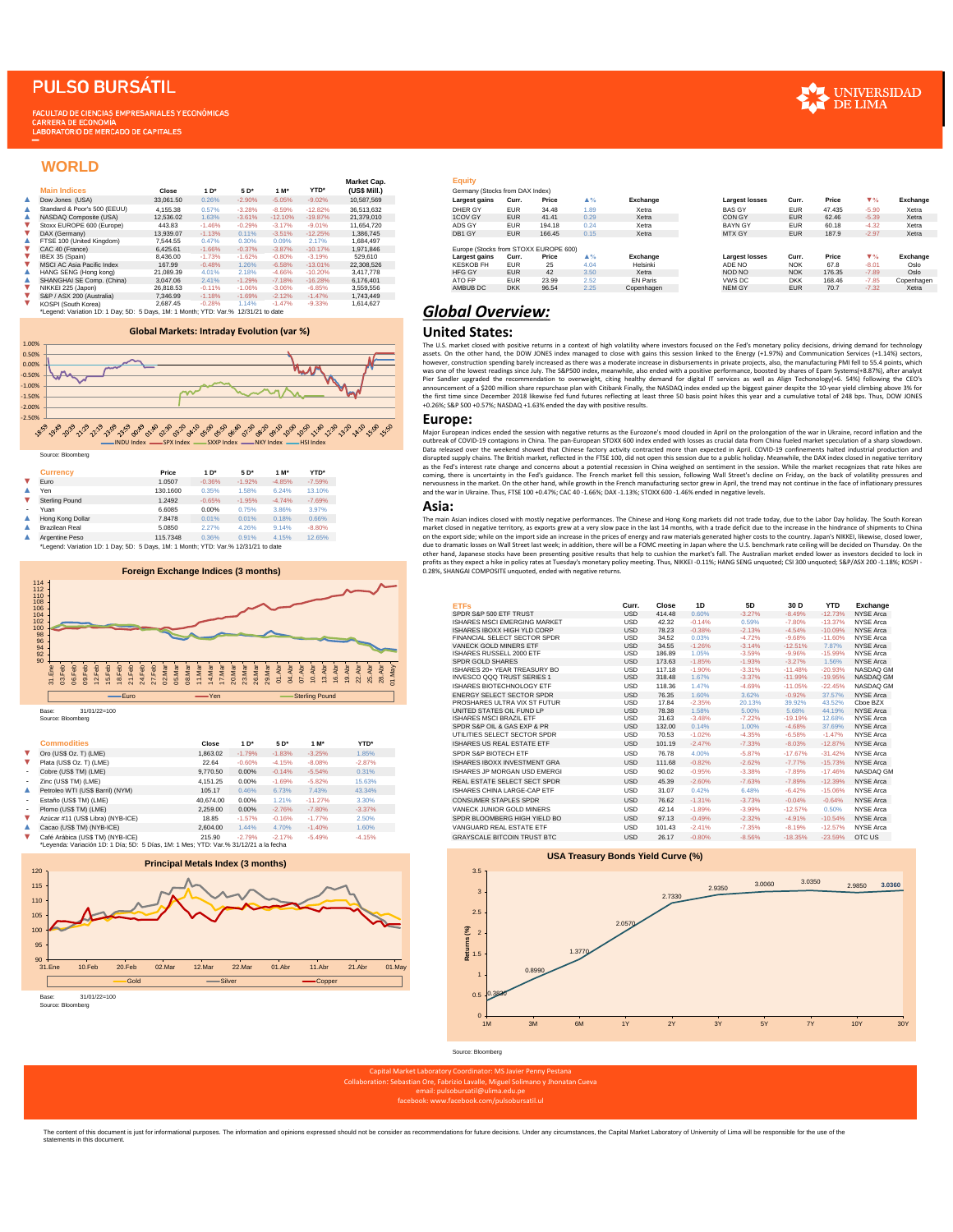# **PULSO BURSÁTIL**

FACULTAD DE CIENCIAS EMPRESARIALES Y ECONÓMICAS **CARRERA DE ECONOMÍA** LABORATORIO DE MERCADO DE CAPITALES

#### **Stocks**

|                          | <b>Ticker</b>        | <b>Currency</b> | <b>Price</b> | $1D^*$   | $5D*$     | 30D*      | YTD*      | <b>Frequency</b> | <b>Volume</b><br>(US\$) | <b>Beta</b> | <b>Dividend</b><br>Yield (%) | <b>Price</b><br>Earning | <b>Market Cap.</b><br>(M US\$) | <b>Economic Sector*</b> | <b>Index Weight</b> |
|--------------------------|----------------------|-----------------|--------------|----------|-----------|-----------|-----------|------------------|-------------------------|-------------|------------------------------|-------------------------|--------------------------------|-------------------------|---------------------|
| $\blacktriangledown$     | ALICORC1 PE**        | $S/$ .          | 5.08         | $-0.10%$ | $-0.32%$  | $-4.25%$  | 1.49%     | 100.00%          | 336,178                 | 0.91        | 16.44                        | 12.15                   | 1,129.88                       | Industrial              | 3.53%               |
|                          | ATACOBC1 PE**        | $S/$ .          | 0.11         | 0.00%    | $-8.33%$  | $-15.38%$ | $-8.33%$  | 38.89%           | 1,148                   | 0.98        | 0.00                         | $\sim$                  | 27.60                          | Mining                  | 1.02%               |
| $\blacktriangledown$     | <b>BACKUSI1 PE**</b> | $S/$ .          | 23.80        | $-0.83%$ | $-0.83%$  | $-1.65%$  | 16.10%    | 100.00%          | 13,346                  | 0.76        | 18.34                        | 8.05                    | 8,391.76                       | Industrial              | 0.82%               |
|                          | BAP PE**             | US\$            | 137.43       | $-1.45%$ | $-1.68%$  | $-19.33%$ | 11.03%    | 100.00%          | 562,590                 | 1.33        | 0.89                         | $\sim$                  | 12,970.96                      | <b>Diverse</b>          | 5.82%               |
|                          | BVN PE**             | US\$            | 9.20         | $-2.54%$ | 3.37%     | $-11.11%$ | 26.03%    | 100.00%          | 686,717                 | 1.27        | 0.76                         | $\sim$ $-$              | 2,535.84                       | Mining                  | 5.88%               |
|                          | CASAGRC1 PE**        | $S/$ .          | 8.55         | 1.79%    | 8.37%     | $-15.76%$ | $-6.04%$  | 100.00%          | 62,867                  | 1.14        | 63.18                        | 5.16                    | 187.84                         | Agricultural            | 1.31%               |
|                          | <b>BBVAC1 PE**</b>   | $S/$ .          | 1.75         | $-1.69%$ | $-2.23%$  | $-21.88%$ | $-3.31%$  | 100.00%          | 161,099                 | 0.81        | 6.59                         | 7.61                    | 3,084.69                       | Finance                 | 2.85%               |
| V                        | <b>CORAREI1 PE**</b> | $S/$ .          | 1.51         | $-1.31%$ | 0.00%     | $-20.53%$ | $-12.21%$ | 94.44%           | 85,589                  | 0.78        | 16.99                        | 2.29                    | 571.38                         | Industrial              | 1.72%               |
|                          | CPACASC1 PE**        | $S/$ .          | 4.40         | $-4.35%$ | 3.53%     | $-13.73%$ | $-11.11%$ | 100.00%          | 92,965                  | 0.70        | 17.95                        | 12.22                   | 529.07                         | Industrial              | 2.38%               |
|                          | <b>CVERDEC1 PE**</b> | US\$            | 39.40        | $-1.50%$ | $-1.50%$  | $-13.41%$ | 5.83%     | 94.44%           | 271,000                 | 0.97        | 4.71                         | 11.57                   | 13,792.21                      | Mining                  | 5.25%               |
| $\blacktriangledown$     | <b>ENGEPEC1 PE**</b> | $S/$ .          | 2.14         | $-0.47%$ | 7.00%     | $-7.76%$  | 3.38%     | 94.44%           | 8,569                   | 0.72        | 13.66                        | 7.98                    | 1,337.05                       | <b>Public Services</b>  | 1.44%               |
|                          | ENDISPC1**           | $S/$ .          | 3.94         | 0.00%    | 0.00%     | $-12.83%$ | $-1.50%$  | 44.44%           | 8,123                   | 0.86        | 0.00                         | 7.07                    | 656.18                         | <b>Public Services</b>  | 0.98%               |
| $\blacktriangledown$     | FERREYC1 PE**        | $S/$ .          | 2.32         | $-1.28%$ | 7.91%     | $-9.02%$  | 13.17%    | 100.00%          | 146,138                 | 0.96        | 10.28                        | 5.23                    | 572.44                         | <b>Diverse</b>          | 4.90%               |
|                          | AENZAC1 PE**         | $S/$ .          | 1.34         | $-6.94%$ | 3.08%     | 3.08%     | $-2.19%$  | 100.00%          | 58,903                  | 0.95        | 0.00                         | $\sim$                  | 418.33                         | <b>Diverse</b>          | 4.05%               |
| $\blacktriangledown$     | IFS PE**             | US\$            | 26.24        | $-4.58%$ | $-13.11%$ | $-23.85%$ | $-2.27%$  | 94.44%           | 5,539                   | 1.07        | 9.15                         | 6.49                    | 3,028.57                       | <b>Diverse</b>          | 7.22%               |
| $\overline{\phantom{a}}$ | <b>INRETC1 PE**</b>  | US\$            | 36.40        | 0.00%    | $-0.16%$  | $-3.58%$  | 4.15%     | 100.00%          | 512,758                 | 0.66        | 3.74                         | 41.41                   | 3,958.39                       | <b>Diverse</b>          | 5.28%               |
|                          | LUSURC1 PE**         | $S/$ .          | 16.00        | 0.00%    | $-3.90%$  | $-5.88%$  | 12.36%    | 38.89%           | 7,048                   | 0.00        | 0.00                         | 13.47                   | 2,032.03                       | <b>Public Services</b>  | 1.81%               |
| $\blacktriangledown$     | MINSURI1 PE**        | $S$ .           | 5.50         | $-3.51%$ | 2.61%     | $-10.57%$ | 39.24%    | 100.00%          | 94,946                  | 1.02        | 12.50                        | 2.50                    | 4,135.55                       | Mining                  | 3.09%               |
| $\overline{\phantom{a}}$ | PML PE**             | US\$            | 0.13         | 0.00%    | 0.00%     | $-7.14%$  | 8.33%     | 50.00%           | 390                     | 1.10        | 0.00                         | $\sim$ $-$              | 34.37                          | Mining                  | 2.12%               |
| $\blacktriangledown$     | SCCO PE**            | US\$            | 61.30        | $-2.82%$ | $-5.11%$  | $-21.59%$ | $-0.78%$  | 88.89%           | 235,538                 | 1.11        | 5.87                         | 13.50                   | 47,390.42                      | Industrial              | 2.12%               |
| $\blacktriangledown$     | SIDERC1 PE**         | $S/$ .          | 1.47         | $-1.34%$ | 0.68%     | $-23.04%$ | $-8.13%$  | 100.00%          | 14,557                  | 0.79        | 42.65                        | 3.19                    | 268.37                         | Mining                  | 2.14%               |
|                          | TV PE**              | US\$            | 0.77         | $-3.75%$ | $-8.33%$  | $-35.83%$ | $-40.77%$ | 100.00%          | 28,546                  | 1.16        | 0.00                         | $\sim$                  | 76.19                          | Industrial              | 1.43%               |
| $\blacktriangledown$     | UNACEMC1 PE**        | $S/$ .          | 1.95         | $-2.50%$ | 9.55%     | $-11.36%$ | $-18.75%$ | 100.00%          | 131,822                 | 1.05        | 5.13                         | $\sim$                  | 924.66                         | Mining                  | 2.93%               |
| $\blacktriangledown$     | VOLCABC1 PE**        | $S$ .           | 0.82         | $-4.65%$ | 2.50%     | $-7.87%$  | 36.67%    | 100.00%          | 142,163                 | 0.94        | 0.00                         | 22.47                   | 871.83                         | Industrial              | 3.00%               |
| $\sim$                   | <b>BROCALC1 PE**</b> | $S/$ .          | 7.50         | 0.00%    | 1.35%     | $-3.85%$  | 44.23%    | 61.11%           | 5,184                   | 0.00        | 0.00                         | 54.92                   | 314.62                         | Mining                  | 5.90%               |
| $\overline{\phantom{a}}$ | RIMSEGC1 PE**        | $S/$ .          | 0.85         | 0.00%    | 0.00%     | 0.00%     | $-1.16%$  | 11.11%           | 238                     | 0.00        | 0.00                         | 16.13                   | 366.19                         | Finance                 | 3.09%               |
| $\overline{\phantom{a}}$ | <b>CORAREC1 PE**</b> | US\$            | 2.15         | 0.00%    | $-12.96%$ | $-10.42%$ | 13.16%    | 55.56%           | 7,525                   | 0.00        | 0.00                         | 3.26                    | 2,190.78                       | Mining                  | 2.12%               |
|                          | <b>ENGIEC1 PE**</b>  | $S/$ .          | 6.17         | 0.00%    | 0.00%     | $-7.91%$  | 5.29%     | 27.78%           | 8                       | 0.49        | 0.00                         | 16.59                   | 967.73                         | <b>Diversas</b>         | 2.12%               |
| $\blacksquare$           | <b>GBVLAC1 PE**</b>  | $S/$ .          | 2.52         | 0.00%    | 0.00%     | $-3.08%$  | $-7.35%$  | 22.22%           | 4,549                   | 0.00        | 0.00                         | 26.19                   | 119.68                         | <b>Diversas</b>         | 2.14%               |
|                          |                      |                 |              |          |           |           |           |                  |                         |             |                              |                         |                                |                         |                     |

The content of this document is just for informational purposes. The information and opinions expressed should not be consider as recommendations for future decisions. Under any circumstances, the Capital Market Laboratory of Lima will be responsible for the use of the statements in this document.

| Quantity of shares:<br>29                                                  | Up   |    |
|----------------------------------------------------------------------------|------|----|
| Source: Bloomberg, Economática                                             | Down | 18 |
| * Bloomberg Industry Classification System                                 | Hold | 10 |
| ** PER is used in the stock market and original currency of the instrument |      |    |

\*Legend: Variation 1D: 1 Day; 5D: 5 Days, 1M: 1 Month; YTD: Var.% 12/31/21 to date

#### **Sectorial Indices**

|                     | <b>Close</b> | $1D^*$   | $5D^*$   | $30D*$     | <b>YTD*</b> | <b>Beta</b> |
|---------------------|--------------|----------|----------|------------|-------------|-------------|
| S&P/BVLMining       | 431.04       | $-2.79%$ | $-1.54%$ | $-13.44\%$ | 4.72%       | 1.10        |
| S&P/BVLConsumer     | 1,161.05     | $0.60\%$ | 2.03%    | $-1.23%$   | 1.14%       | 0.55        |
| S&P/BVLIndustrials  | 257.77       | $-2.49%$ | 4.03%    | $-7.68\%$  | $-0.12%$    | 0.68        |
| S&P/BVLFinancials   | 958.01       | $-1.80%$ | $-1.51%$ | $-14.82\%$ | 5.73%       | 1.39        |
| S&P/BVLConstruction | 263.21       | $-3.01%$ | 2.42%    | $-9.32\%$  | $-7.12%$    | 0.59        |
| S&P/BVLPublicSvcs   | 578.66       | $-0.14%$ | 2.06%    | $-6.98%$   | 5.50%       | 0.05        |
| S&P/BVLElectricUtil | 564.92       | $-0.14%$ | 2.06%    | $-6.98%$   | 5.50%       | 0.05        |

#### S&P/BVLConstructionTRPEN

## **LIMA**







#### **Correlation Graph of Returns of Mining Index against Metallic Index of London (3 months)**

Capital Market Laboratory Coordinator: MS Javier Penny Pestana Collaboration: Sebastian Ore, Fabrizio Lavalle, Miguel Solimano y Jhonatan Cueva email: pulsobursatil@ulima.edu.pe facebook: www.facebook.com/pulsobursatil.ul

.